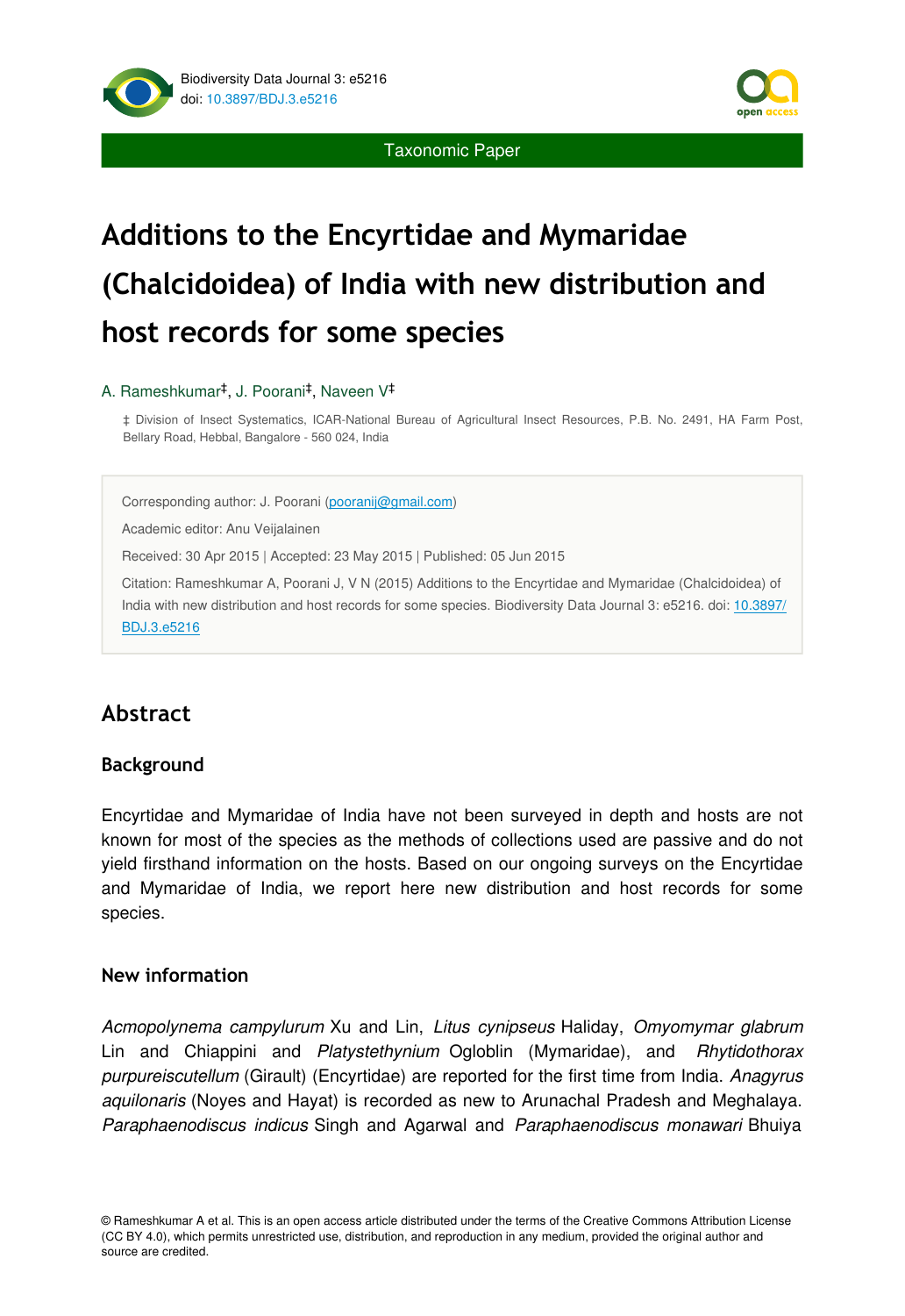are recorded from south India for the first time, the latter on a new host, *Pulvinaria polygonata*. *Chorizococcus sorghi* Williams (Pseudococcidae) is reported as a host for *Cryptanusia ajmerensis* (Fatma & Shafee), for which no hosts are hitherto known and the male of *Cryptanusia* is documented for the first time. *Aclerda* sp. is recorded as a new host for *Neastymachus axillaris* Singh, Agarwal and Basha.

### **Introduction**

The Chalcidoidea fauna of India has not been systematically surveyed covering the whole country and its biodiversity hotspots like Western ghats, Eastern Himalayas and the northeastern region have been badly neglected. Though extensive faunistic studies have been carried out on encyrtids (Hayat 2006), mymarids (Subba Rao and Hayat 1985, Subba Rao and Hayat 1986) and aphelinids (Hayat 1998) in India, several descriptions are based on single specimens without taking into consideration geographical variation and not adequately illustrated. Hosts are not known for most of the known species as collections are made using passive methods like Malaise traps and yellow pan traps. We have been attempting to document the Indian species of Encyrtidae and Mymaridae with good images to facilitate their easy identification along with their hosts. We report here additions to the fauna of Indian Encyrtidae and Mymaridae and new hosts and distribution data for some species.

### **Materials and methods**

Extensive surveys were carried out in Ri-Bhoi, Jaintia hills, East Khasi hills, and West Khasi hills districts of Meghalaya and surrounding areas and in southern India for collection of Chalcidoidea. Different collecting methods (host rearing, net sweep, yellow pan trap and Malaise trap) were used for collection from different ecosystems. Collected parasitoids were processed and curated as per standard protocol (Noyes 1982) and identified using appropriate keys. Voucher specimens are deposited in the collections of the ICAR-National Bureau of Agricultural Insect Resources (ICAR-NBAIR), Bangalore, Karnataka, India. All measurements were done using the measurement module of Leica M205A stereo microscope and are relative. Imaging was done using Leica M205A stereo microscope and composite images were obtained from image stacks using Combine ZP. The images were touched up for clarity using Adobe Photoshop Elements 11.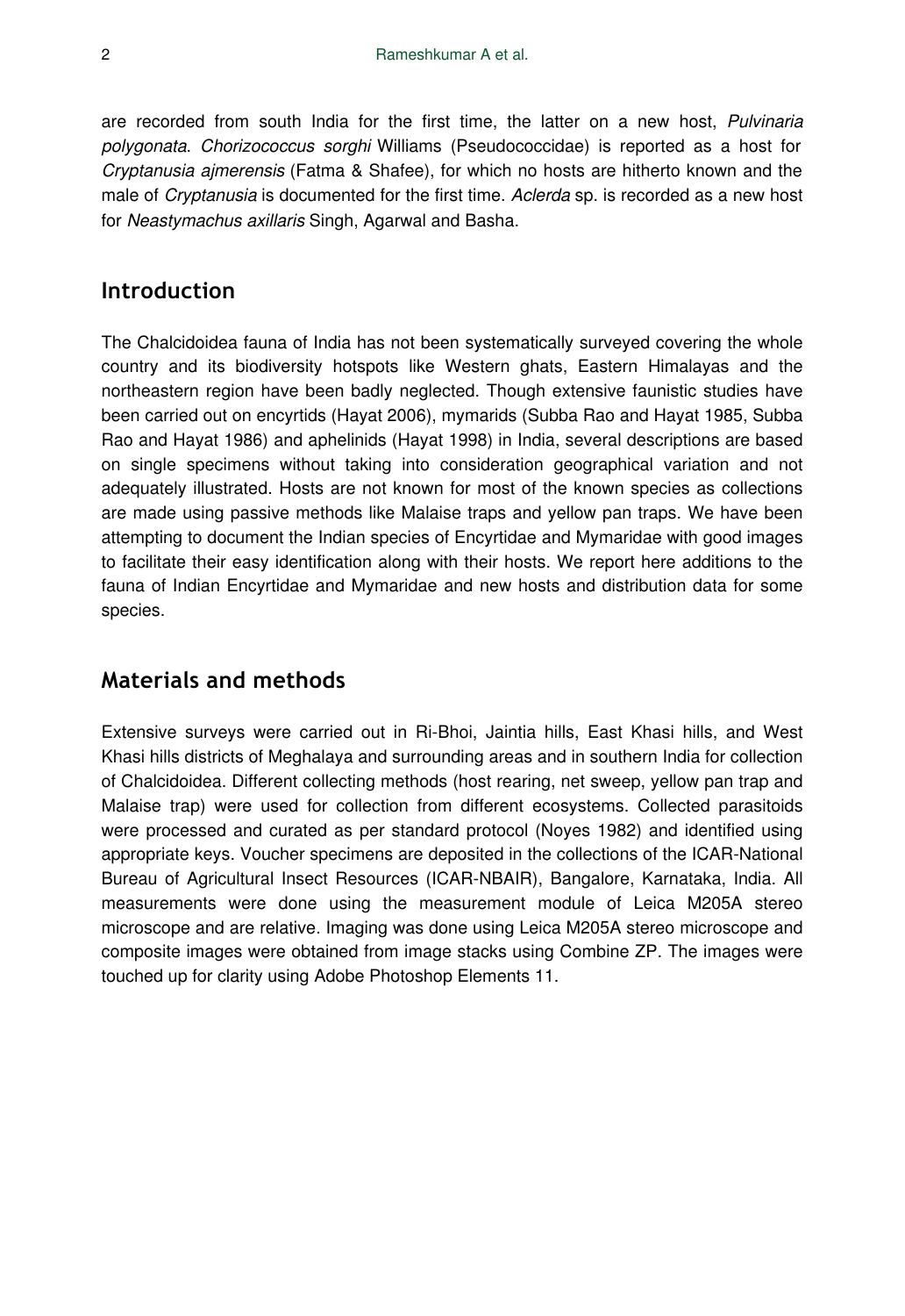### **Taxon treatments**

### *Acmopolynema campylurum* **Xu and Lin, 2002**

### **Nomenclature**

### *Acmopolynema campylura* Xu and Lin 2002: 147-148.

#### **Materials**

- a. continent: Asia; country: India; stateProvince: Meghalaya; municipality: Jaintia Hills; locality: Jowai; verbatimElevation: 1297m; verbatimCoordinates: N25°27' E92°11'; samplingProtocol: Net sweep; eventDate: 11-06-2013; habitat: forest land; individualCount: 1; sex: female; lifeStage: Adult; recordedBy: A Rameshkumar; identifiedBy: A Rameshkumar; institutionID: National Bureau of Agricultural Insect Resources; institutionCode: NBAIR
- b. continent: Asia; country: India; stateProvince: Meghalaya; county: Ri-Bhoi; municipality: Umiam; locality: ICAR complex; verbatimElevation: 603m; verbatimCoordinates: N25°49', E91°52'; samplingProtocol: Yellow pan traps; eventDate: 08-06-2013; habitat: weedy field; individualCount: 1; sex: female; lifeStage: Adult; recordedBy: Naveen V; identifiedBy: A Rameshkumar; institutionID: National Bureau of Agricultural Insect Resources; institutionCode: NBAIR

### **Diagnosis**

**Female**. Body orange brown (Fig. 1a); antenna with F6 yellow or light brown. Vertex, scape, pronotum, coxae, femora and tibiae with short, blunt setae. Axilla with 3 or 4 foveae. Scutellum without a row of frenal foveae. Fore wing (Fig. 1c) with 2 brown spots (modified setae of types F and G on the basal spot and normal setae on the apical spot). Propodeum (Fig. 1b) with a medial groove extending from anterior margin to base of submedial carinae at posterior margin; propodeal submedial carinae very short, not reaching half length of propodeum. Ovipositor slightly exserted (Triapitsyn and Berezovskiy 2007).

### **Distribution**

China, Thailand (Triapitsyn and Berezovskiy 2007), India (Meghalaya) (new record).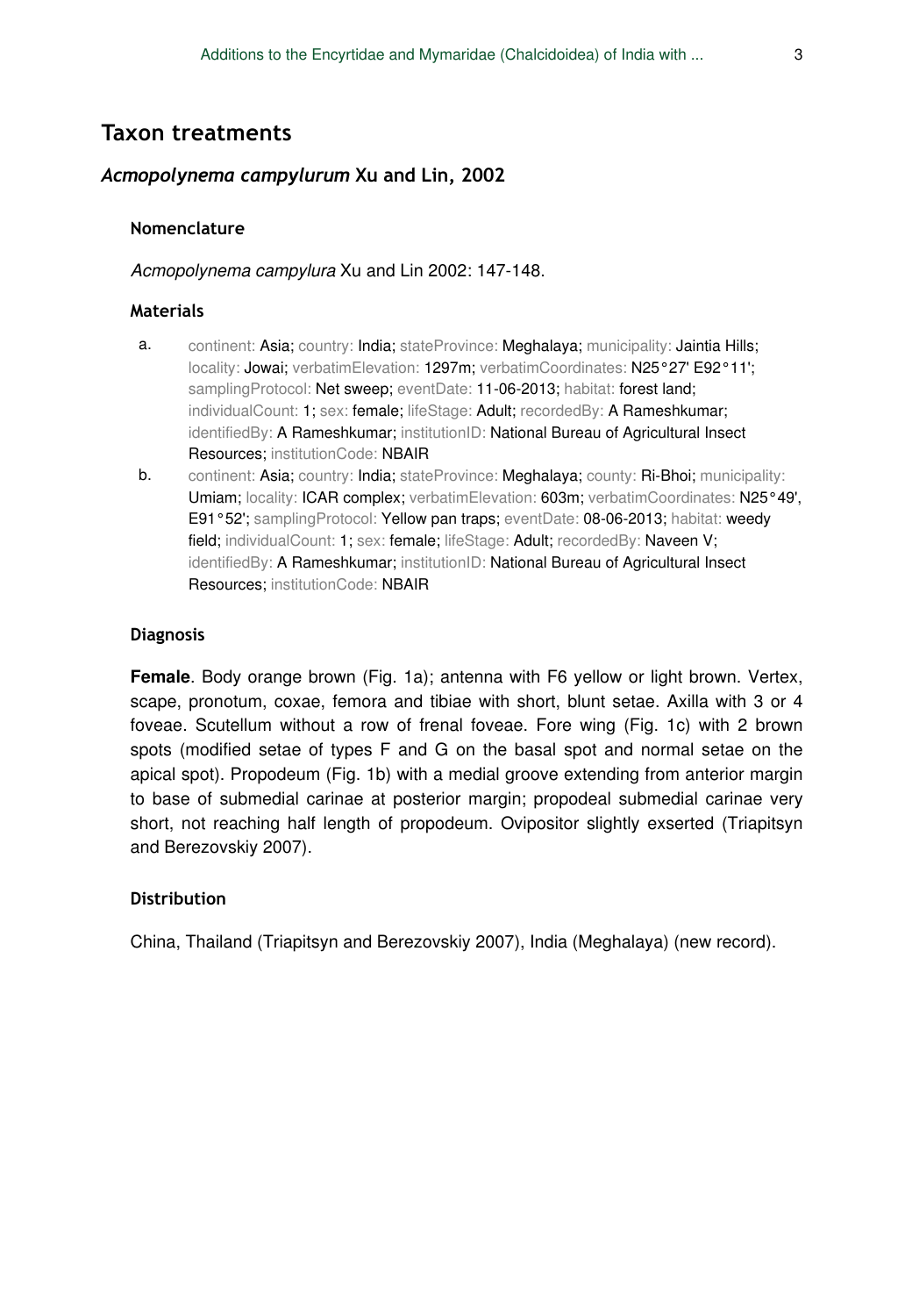

- **a**: Female in profile
- **b**: Mesosoma
- **c**: Fore wing

### *Litus cynipseus* **Haliday, 1833**

#### **Nomenclature**

*Litus cynipseus* Haliday 1833: 345.-Graham 1982: 225.

### **Material**

a. continent: Asia; country: India; stateProvince: Meghalaya; county: Ri-Bhoi; municipality: Umiam; locality: ICAR-complex; verbatimElevation: 603 m; verbatimCoordinates: N25°49' E91°52'; samplingProtocol: Malaise trap; eventDate: 14-06-2013; habitat: Peach orchard; individualCount: 1; sex: female; lifeStage: Adult; recordedBy: A Rameshkumar; identifiedBy: A Rameshkumar; institutionID: National Bureau of Agricultural Insect Resources; institutionCode: NBAIR

### **Diagnosis**

**Female** (Fig. 2). Body and antenna dark brown to black, legs a little lighter (except coxae). Antenna with F1 very short, much shorter than pedicel or any other funicle segment; F2 longest, almost as long as pedicel; clava 2.2–2.5x as long as wide in lateral view, about as long as combined length of 4 preceding segments. Mesoscutum with distinct notauli; anterior part of propodeum strongly sculptured with an incomplete,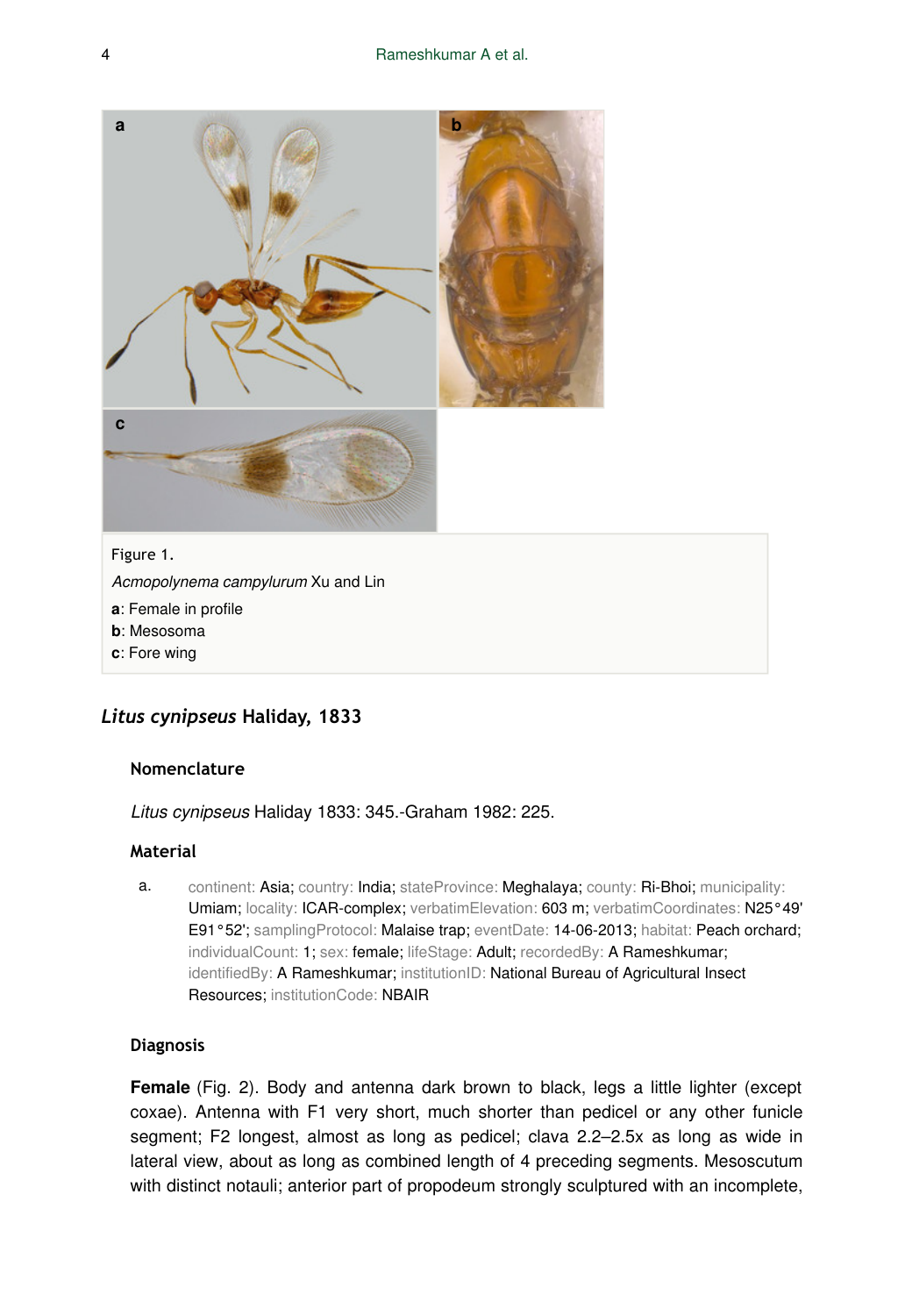often inconspicuous median longitudinal carina, posterior part of propodeum smooth. Fore wing 13–14x as long as wide, its blade slightly infumated basally and almost hyaline distally, with two rows of microtrichia along margins and many additional irregularly arranged microtrichia in distal half; longest marginal cilia 4.6–5.0x greatest width of the wing (Triapitsyn and Berezovskiy 2004).



Figure 2. *Litus cynipseus* Haliday: Female, lateral view

### **Distribution**

Russia, Austria, Belgium, Bulgaria, Canada, Czech Republic, Denmark, England, Finland, France, Greece, Hungary, Italy, Japan, Krygyzstan, Mexico, Moldova, Morocco, Nepal, Netherlands, Republic of Korea, Romania, Serbia and Montenegro, Slovenia, Spain, Switzerland, Turkey, USA, Wales (Triapitsyn and Berezovskiy 2004). India (Meghalaya) (new record).

### **Biology**

*Ocypus olens* (Kieffer 1913, Kryger 1950), *Staphylinus* sp. (Staphylinidae) (Viggiani 1973).

### *Omyomymar glabrum* **Lin and Chiappini, 1996**

### **Nomenclature**

*Omyomymar glabrum* Lin and Chiappini 1996: 302-305.

### **Material**

a. continent: Asia; country: India; stateProvince: Meghalaya; county: Ri-Bhoi; municipality: Umiam; locality: ICAR complex; verbatimElevation: 603 m; verbatimCoordinates: N25°49'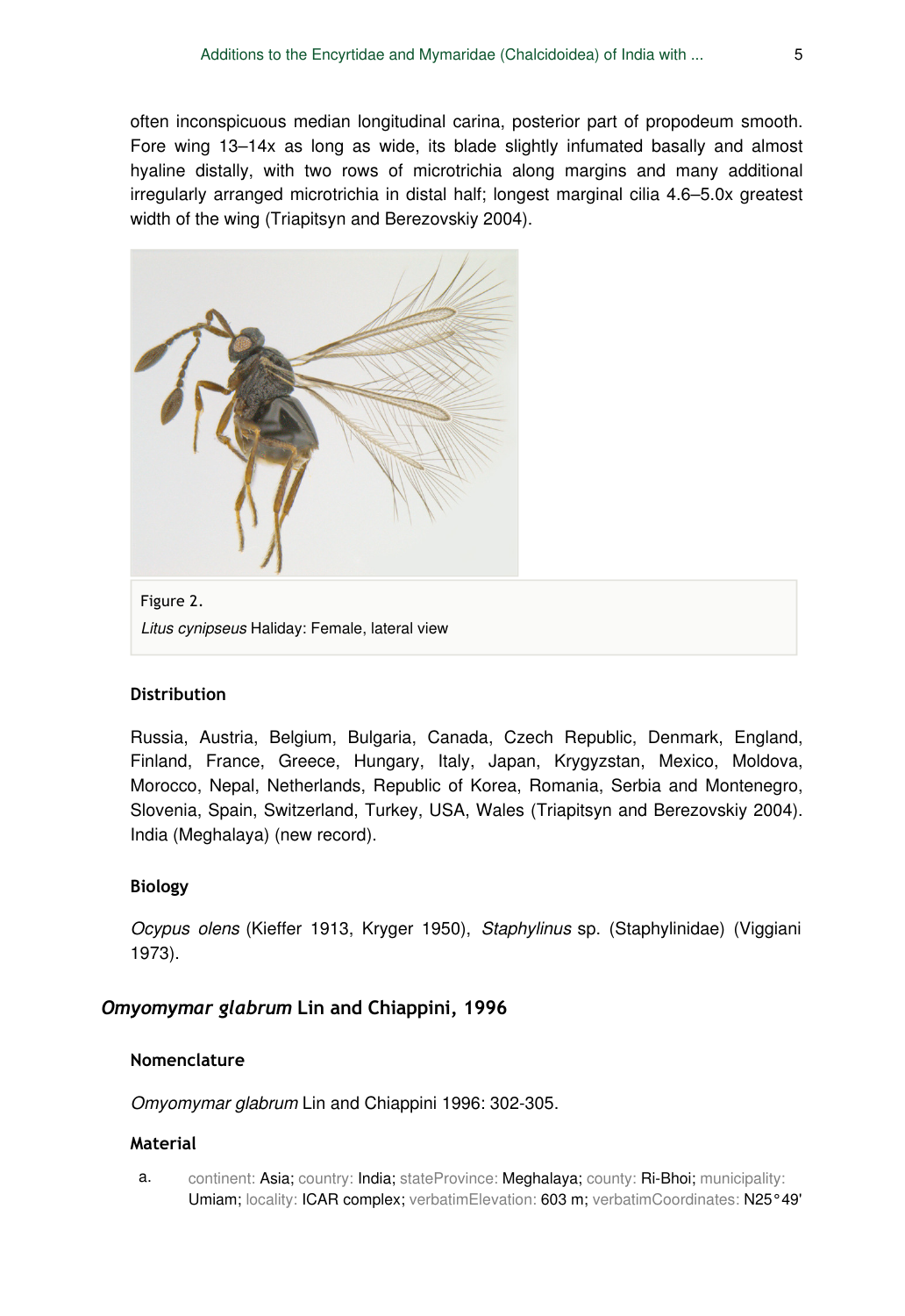E91°52'; samplingProtocol: Malaise trap; eventDate: 14-06-2013; habitat: Peach orchard; individualCount: 1; sex: female; lifeStage: Adult; recordedBy: A Rameshkumar; identifiedBy: A Rameshkumar; institutionID: National Bureau of Agricultural Insect Resources; institutionCode: NBAIR

#### **Diagnosis**

**Female** (Fig. 3). Body yellow, except funicle segments, club, mesopleuron, propodeum and distal half (excluding tip) of metasoma brown; eyes red. Antenna with all funicle segments cylindrical, F5 and F6 more than 2x as long as wide, F4–F6 taken together clearly longer than club, club elongate elliptical, more than 3x as long as wide, without a distinct apical digit at the tip or with a very short one; its basal segment shorter than apical one. Mesosoma a little shorter than metasoma. Fore wing about 9x as long as wide, its longest marginal cilia about 1.9x its maximum width; discal cilia irregularly scattered over apical 1/4 of wing blade, anterior longitudinal line of cilia beginning beyond end of venation; hind wing almost as long as forewing, with one and a half lines discal cilia; legs slender; ovipositor longer than body length, exserted part of ovipositor at least 1.3x metasomal length (Lin and Chiappini 1996).



Figure 3. *Omyomymar glabrum* Lin and Chiappini: Female, lateral view

#### **Distribution**

China (Lin and Chiappini 1996), India (Meghalaya) (new record).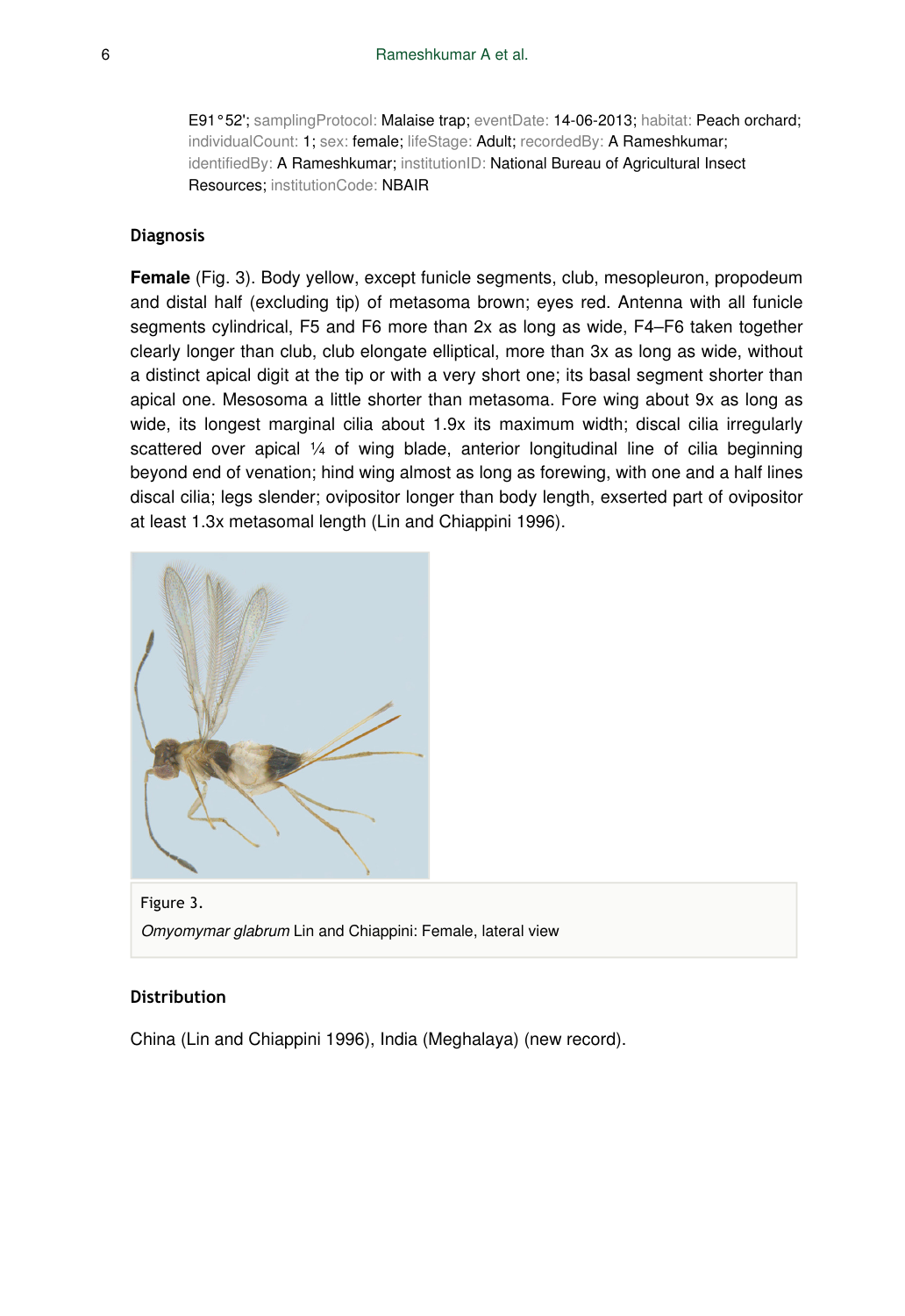### *Platystethynium* **Ogloblin, 1946**

### **Nomenclature**

*Platystethynium* Ogloblin 1946: 290. Type species *Platystethynium onomarchicidum* Ogloblin, by original designation.

#### **Material**

a. continent: Asia; country: India; stateProvince: Meghalaya; municipality: Umiam; locality: ICAR complex; verbatimElevation: 603 m; verbatimCoordinates: N25°49' E91°52'; samplingProtocol: Malaise trap; eventDate: 12-06-2013; habitat: forest land; individualCount: 1; sex: female; lifeStage: Adult; recordedBy: A Rameshkumar; identifiedBy: A Rameshkumar; institutionID: National Bureau of Agricultural Insect Resources; institutionCode: NBAIR

### **Diagnosis**

**Female** (Fig. 4). Body strongly flattened dorsoventrally. Antenna 11-segmented, with 3 segmented clava; funicle segments submoniliform; F5 and clava with placoid sensilla. Forehead distinctly divided into ventral and dorsal halves, former with two curved trabeculae, which extend from clypeus to antennal scrobes. Mandibles small, toothless, apparently not movable (without articular processes); gnathal aperture small, ventral, removed from occipital border. Epicranial sutures joining posterior ones before anterior ocellus so as to form X-shaped figure. Pronotum large, completely divided longitudinally. Wings with narrow discal blade, sharply pointed distally. Legs short and stout; fore tibiae with strong spines on ventral surface; hind femora distinctly swollen and compressed. Abdomen broadly sessile, ovipositor protruding (Ogloblin 1946).



Figure 4. *Platystethynium* sp.: Female, lateral view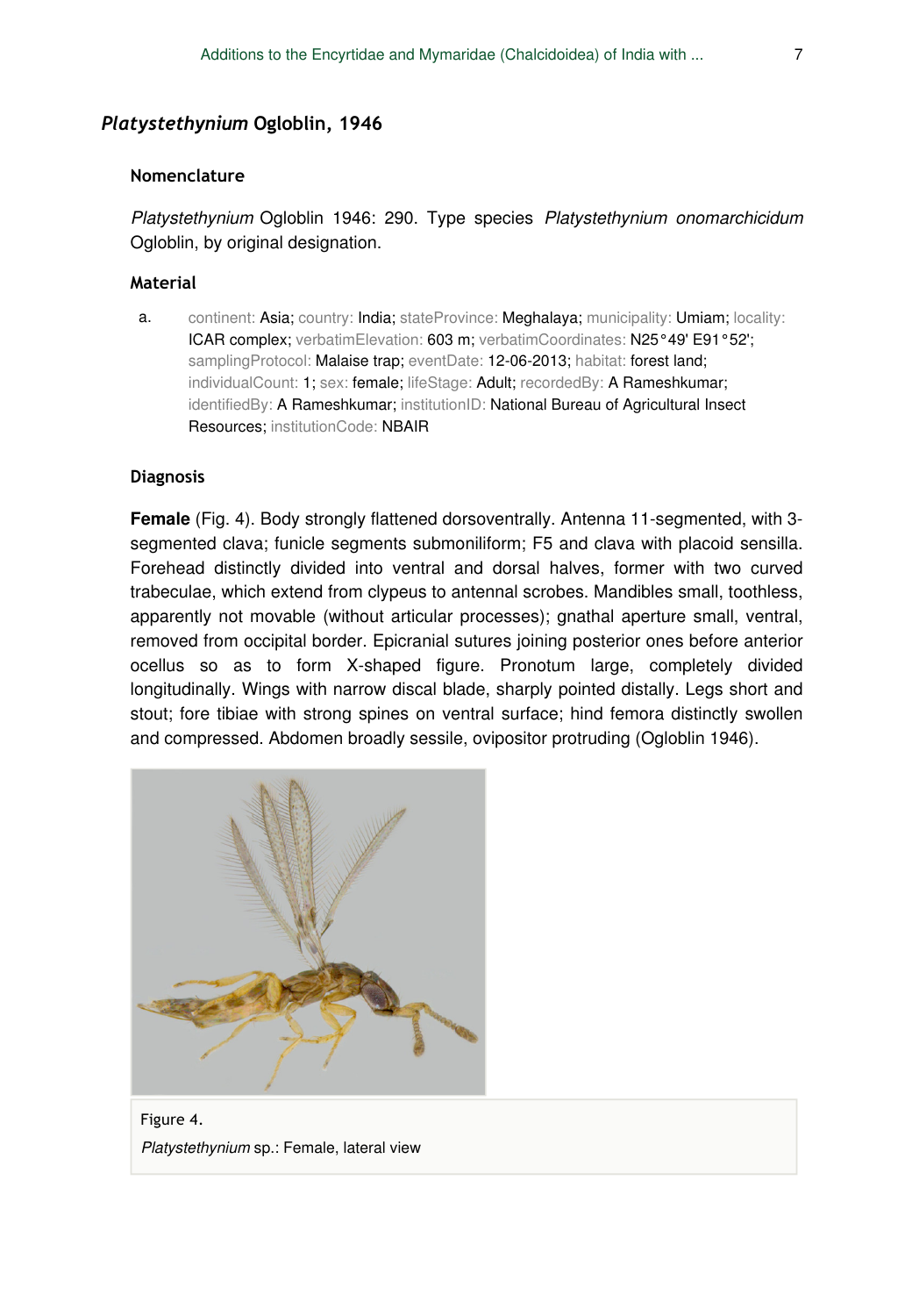### **Distribution**

Indonesia (Java) (Ogloblin 1946). This constitutes the first record of this genus from India (Meghalaya).

### **Biology**

**Hosts:** Eggs of Tettigonioidea, *Saltatoria* (*P. onomarchicidum* recorded from eggs of *Onomarchus uninotatus*) (Ogloblin 1946).

### *Anagyrus aquilonaris* **(Noyes and Hayat, 1984)**

#### **Nomenclature**

*Cremesina aquilonaris* Noyes and Hayat 1984: 261-262.

#### *Anagyrus aquilonaris*: Noyes and Hayat 1994: 91-92.

#### **Materials**

- a. continent: Asia; country: India; stateProvince: Karnataka; municipality: Bangalore; locality: Attur; verbatimElevation: 920m; verbatimCoordinates: N13°05' E77°00'; samplingProtocol: Net sweep; eventDate: 26-10-2013; habitat: Weedy field; individualCount: 3; sex: female; lifeStage: Adult; recordedBy: A Rameshkumar; identifiedBy: A Rameshkumar; institutionID: National Bureau of Agricultural Insect Resources; institutionCode: NBAIR
- b. continent: Asia; country: India; stateProvince: Tamil Nadu; municipality: Thenkasi; locality: Alwarkuruchi; verbatimElevation: 160 m; verbatimCoordinates: N08°47' E77°25'; samplingProtocol: Yellow pan trap; eventDate: 18-02-2015; habitat: weedy field; individualCount: 1; sex: female; lifeStage: Adult; recordedBy: A Rameshkumar; identifiedBy: A Rameshkumar; institutionID: National Bureau of Agricultural Insect Resources; institutionCode: NBAIR
- c. continent: Asia; country: India; stateProvince: Meghalaya; county: Rhi-Bhoi; municipality: Umiam; locality: ICAR complex; verbatimElevation: 603 m; verbatimCoordinates: N25°49' E91°52'; samplingProtocol: Yellow pan trap; eventDate: 12-06-2013; habitat: grassy/ weedy field; individualCount: 4; sex: female; lifeStage: Adult; recordedBy: A Rameshkumar; identifiedBy: A Rameshkumar; institutionID: National Bureau of Agricultural Insect Resources; institutionCode: NBAIR
- d. continent: Asia; country: India; stateProvince: Meghalaya; county: Rhi-Bhoi; municipality: Umiam; locality: ICAR complex; verbatimElevation: 603 m; verbatimCoordinates: N25°49' E91°52'; samplingProtocol: Yellow pan trap; eventDate: 10-06-2013; habitat: grassy/ weedy field; individualCount: 4; sex: female; lifeStage: Adult; recordedBy: Naveen V; identifiedBy: A Rameshkumar; institutionID: National Bureau of Agricultural Insect Resources; institutionCode: NBAIR
- e. continent: Asia; country: India; stateProvince: Arunachal Pradesh; county: East Siang; municipality: Pasighat; locality: College of Horticulture and Forestry campus; verbatimElevation: 153m; verbatimCoordinates: N28°07' E950; samplingProtocol: Yellow pan trap; eventDate: 12-11-2014; habitat: grassy/weedy field; individualCount: 1; sex: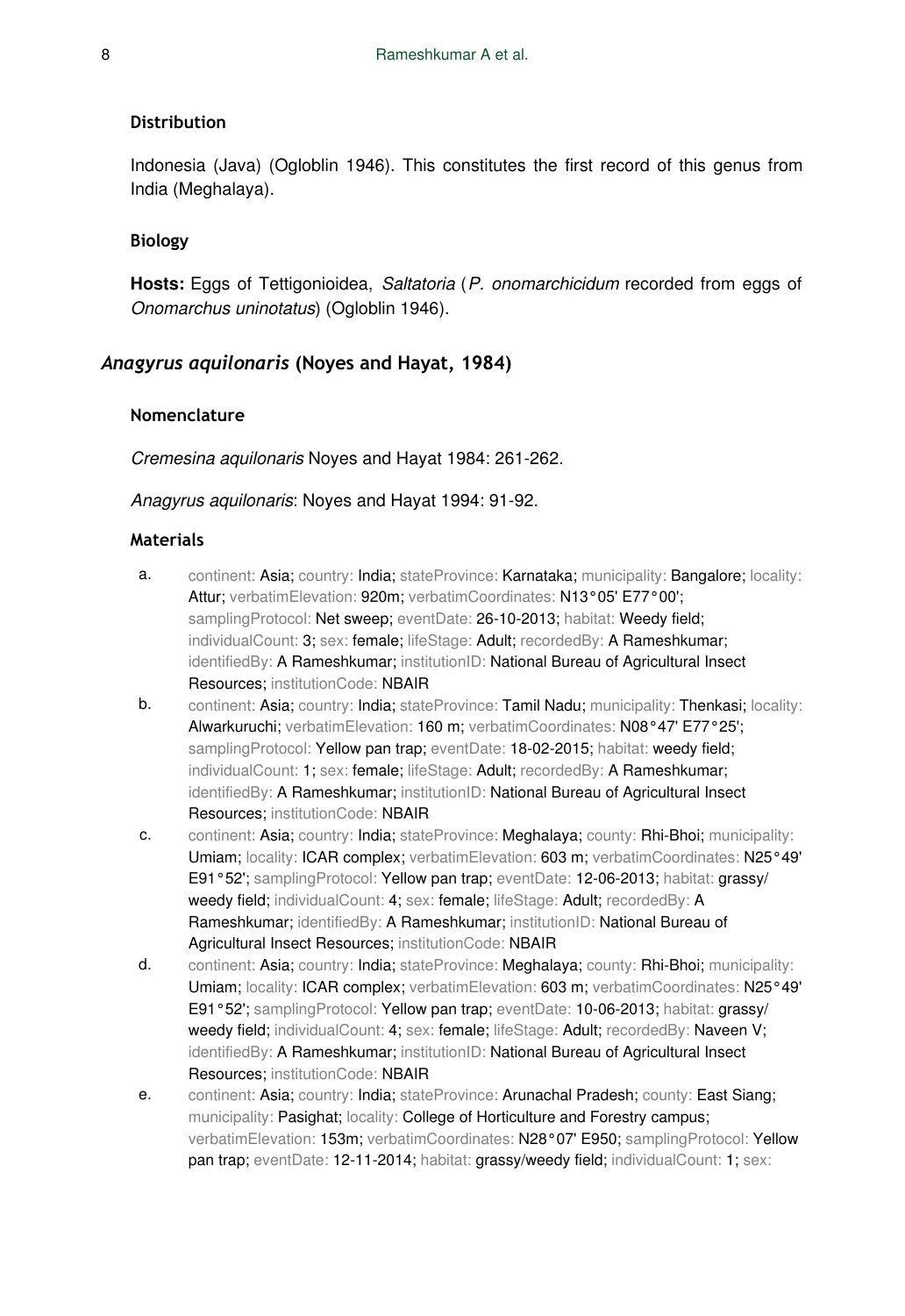female; lifeStage: Adult; recordedBy: A Rameshkumar; identifiedBy: A Rameshkumar; institutionID: National Bureau of Agricultural Insect Resources; institutionCode: NBAIR

### **Diagnosis**

Nominate form of *A. aquilonaris* with a characteristic reddish coloration more or less throughout dorsal side (Fig. 5a), antenna with F1, F6 and clava brown, F2-F5 generally white (Karnataka). The following variants recorded from different parts of India: head and mesosoma orange-red, metasoma dark brown, wing infuscate to a greater degree (Fig. 5b) (Tamil Nadu); head, mesosoma and metasoma deeper orange-reddish brown, antenna with F1 black, F2 white with slight infuscation, F3 pale brown, F4 black (Fig. 5c) (Arunachal Pradesh); dorsal side slightly darker reddish brown, antenna with F1 black, F2-F3 white, all the remaining segments black (Fig. 5d) (from Meghalaya).



#### Figure 5.

*Anagyrus aquilonaris* (Noyes & Hayat)

- **a**: Typical form
- **b**: Variant with dark abdomen
- **c**: Form with variable antennal coloration
- **d**: Form with variable antennal coloration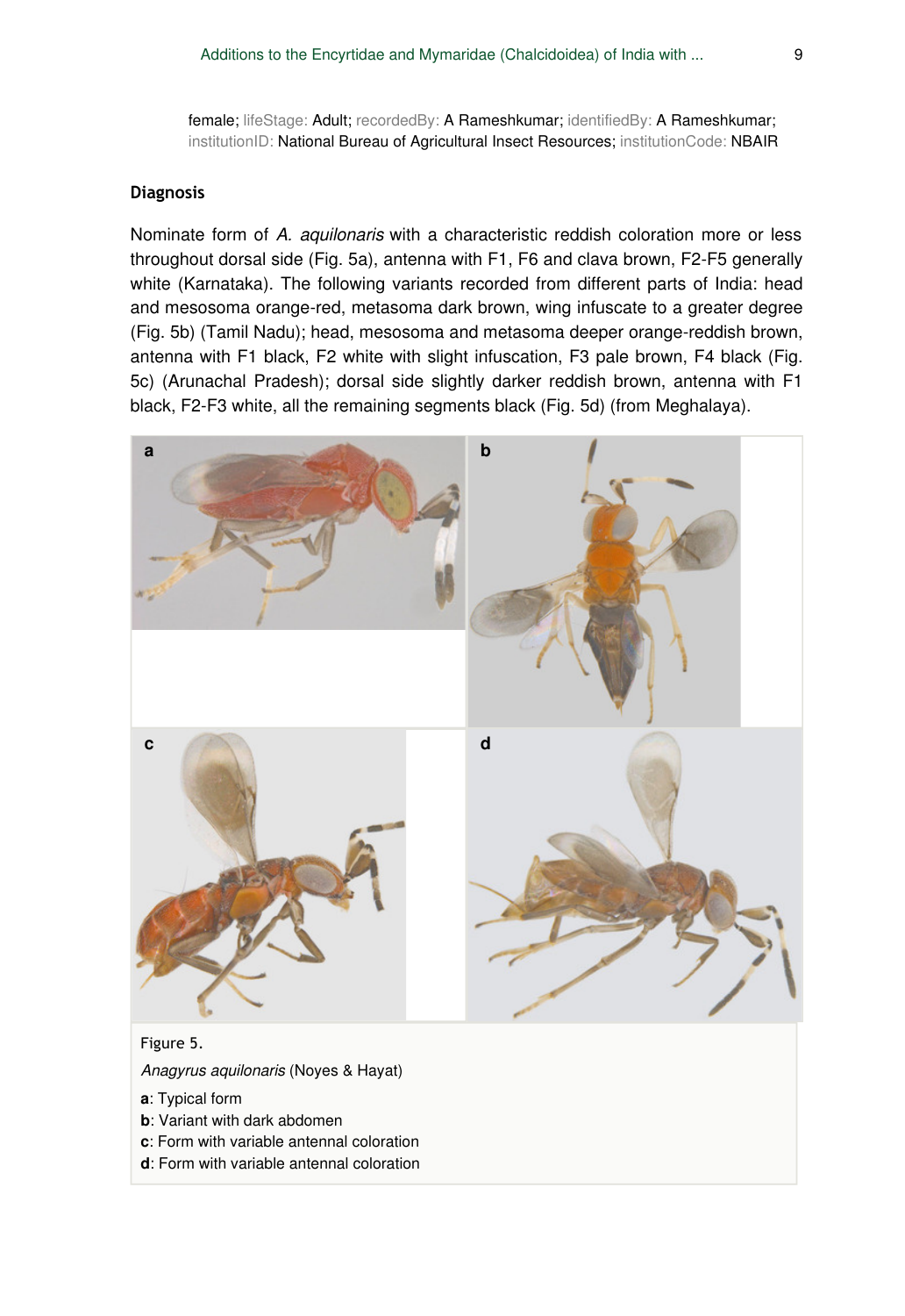### **Distribution**

Fairly widely distributed in India (Andhra Pradesh, Assam, Bihar, Delhi, Jammu & Kashmir, Jharkhand, Karnataka, Kerala, Tamil Nadu, Uttar Pradesh, Uttarakhand [\(Univ](http://www.nhm.ac.uk/research-curation/research/projects/chalcidoids/database/detail.dsml?FamilyCode=ET&VALAUTHOR=%28Noyes+%26+Hayat%29+&VALGENUS=Anagyrus&HOMCODE=0&VALDATE=1984&TAXONCODE=Anagyr+aquilN&VALSPECIES=aquilonaris&ValidAuthBracket=true&searchPageURL=indexValidName%2edsml%3fSpecies%3daquilonaris%26Genusqtype%3dequals%26Familyqtype%3dequals%26index%3dValidName%26Speciesqtype%3dequals%26Genus%3dAnagyrus&listPageURL=validName%2edsml%3fSpecies%3daquilonaris%26Familyqtype%3dequals%26Genusqtype%3dequals%26index%3dValidName%26Speciesqtype%3dequals%26Genus%3dAnagyrus&tab=distribution) [ersal Chalcidoidea Database;](http://www.nhm.ac.uk/research-curation/research/projects/chalcidoids/database/detail.dsml?FamilyCode=ET&VALAUTHOR=%28Noyes+%26+Hayat%29+&VALGENUS=Anagyrus&HOMCODE=0&VALDATE=1984&TAXONCODE=Anagyr+aquilN&VALSPECIES=aquilonaris&ValidAuthBracket=true&searchPageURL=indexValidName%2edsml%3fSpecies%3daquilonaris%26Genusqtype%3dequals%26Familyqtype%3dequals%26index%3dValidName%26Speciesqtype%3dequals%26Genus%3dAnagyrus&listPageURL=validName%2edsml%3fSpecies%3daquilonaris%26Familyqtype%3dequals%26Genusqtype%3dequals%26index%3dValidName%26Speciesqtype%3dequals%26Genus%3dAnagyrus&tab=distribution) Hayat 2006). Arunachal Pradesh and Meghalaya (new record).

### *Cryptanusia ajmerensis* **(Fatma & Shafee, 1998)**

### **Nomenclature**

*Mira ajmerensis* Fatma and Shafee 1988: 25.

*Cryptanusia ajmerensis*: Noyes and Hayat 1994: 51.

### **Material**

a. continent: Asia; country: India; stateProvince: Karnataka; municipality: Bangalore; locality: Doddaballapur; verbatimElevation: 880m; verbatimCoordinates: N13°13' E77°00'; samplingProtocol: Host rearing; eventDate: 21-12-2014; individualCount: 11 and 3; sex: females and males; lifeStage: Adult; recordedBy: Sunil Joshi; identifiedBy: M. Hayat; institutionID: National Bureau of Agricultural Insect Resources; institutionCode: NBAIR

### **Diagnosis**

**Female** (Fig. 6a, b) with very prominent antenna, head and mesosoma yellowishorange with slight infuscation, scutellum with a characteristic, heart-shaped white patch and a bunch of elongate setae before apex (Fig. 6c), metasoma black with violet metallic reflections. Antenna (Fig. 6d) with scape yellow-orange, greatly expanded, pedicel yellow, funicle dark metallic violet and spindle-shaped, clava white, basally infuscate. Head hypognathous, in front view about as long as broad (Fig. 6c). Fore wing (Fig. 6b) infuscate.

The specimens examined by us agree with the illustrations provided by Hayat 2006 (see Figs. 1588-1591) except for the presence of the scutellar spot and the setal bunch on scutellum (lost in the holotype illustrated by Hayat). The original description indicates that *C. ajmerensis* is dorsally dark brown, but apparently its colour is quite variable.

**Male** (Fig. 6f) with head yellow with a median infuscate patch; antenna brownish with elongate whorls of setae; mesosoma dark brown except scutellum orange / yellowish with a basal yellowish-white patch as in female and a few short blackish setae near apex, lacking a setal bunch; metasoma dark brown; legs yellowish; wings more or less hyaline; scape 4.6x longer than wide; funicle segments cylindrical, subequal, each about twice as long as wide, clothed with long seta; clava entire, as long as preceding two funicle segments, base of clava with 8 scale like setae; fore wing hyaline, 2.5x as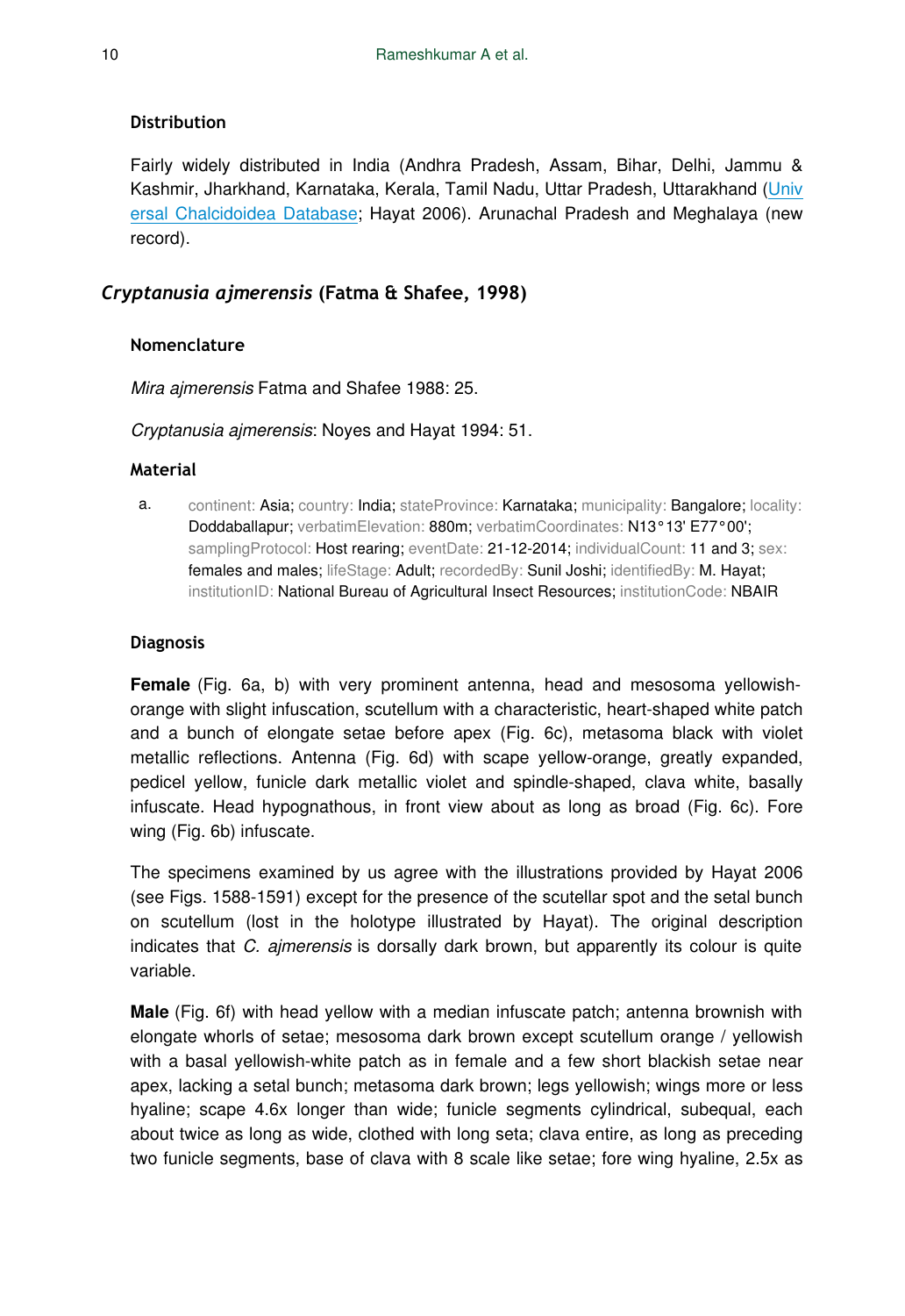long as wide; marginal vein shorter than stigmal; postmarginal vein very short; linea calva interrupted by 4 or 5 lines of seta.

### **Distribution**

India: Rajasthan (Hayat 2006); new record for southern India (Karnataka).



### Figure 6.

*Cryptanusia ajmerensis* (Fatma and Shafee)

- **a**: Female, dorsal view
- **b**: Female, lateral view
- **c**: Female, dorsolateral view
- **d**: Female, mesosoma
- **e**: Female, antenna
- **f**: Male, dorsal view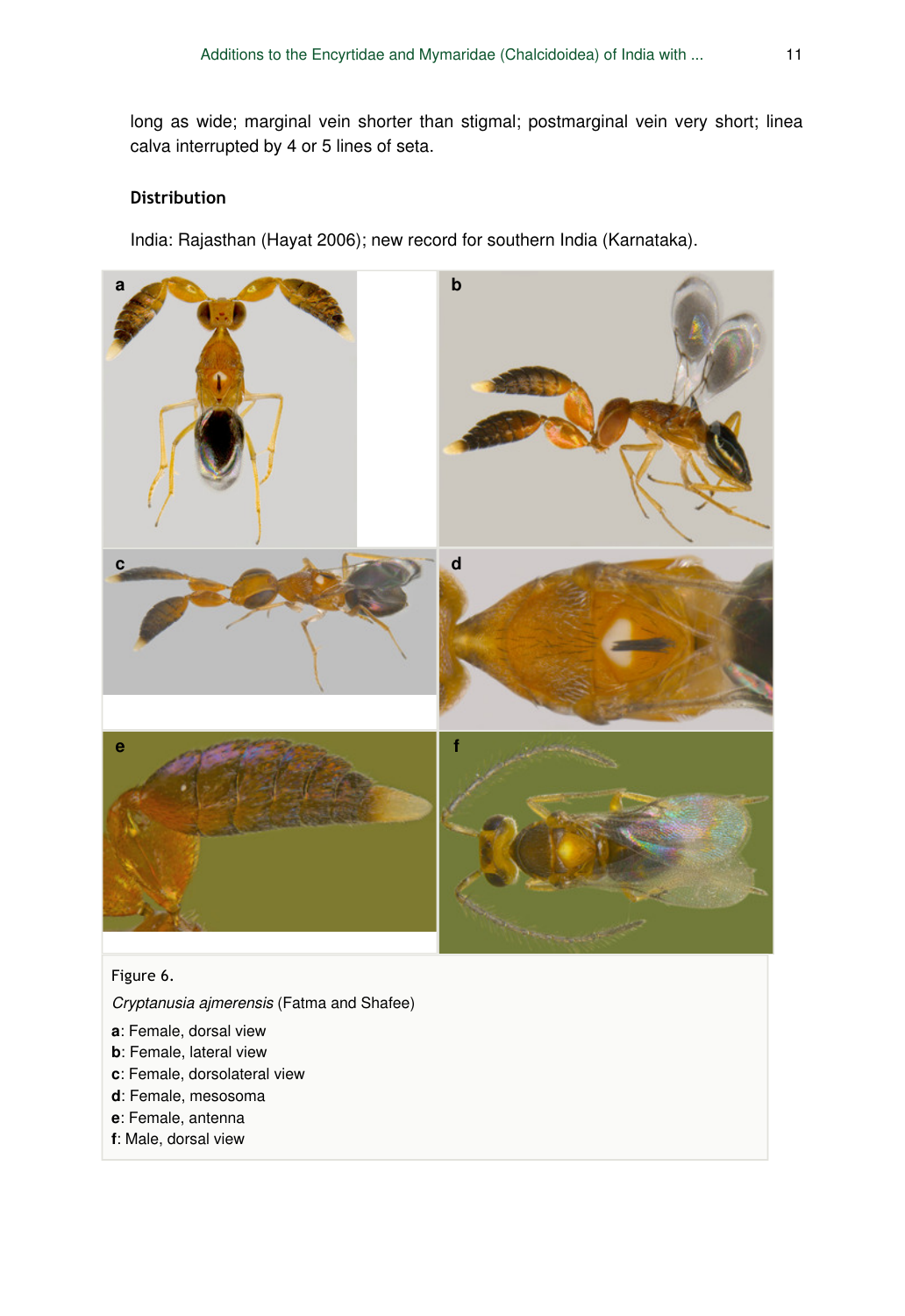### **Biology**

Reared on *Chorizococcus sorghi* Williams (Sternorrhyncha: Pseudococcidae) infesting the roots of indeterminate plants (new host). Live adults look like small ants with vigorous wiggling of the antennae and can be readily distinguished by the characteristic antenna.

### *Neastymachus axillaris* **Singh, Agarwal & Basha, 1991**

### **Nomenclature**

*Neastymachus axillaris* Singh et al. 1991: 223-224.-Hayat 2006: 164.

### **Material**

a. continent: Asia; country: India; stateProvince: Karnataka; municipality: Bangalore; locality: Hebbal; verbatimElevation: 920m; verbatimCoordinates: N13°02' E77°00'; samplingProtocol: Host rearing: eventDate: 11-09-2014; individualCount: 2 and 5: sex: female and male; lifeStage: Adult; recordedBy: Sunil Joshi; identifiedBy: A Rameshkumar; institutionID: National Bureau of Agricultural Insect Resources; institutionCode: NBAIR

### **Diagnosis**

**Female** (Fig. 7a) orange-yellow, head yellow, occiput with two black patches one on either side of foramen behind each eye; antenna completely yellow; mesosoma yellow, pronotum with a wide black band across; mesoscutum with light bluish green reflection; wings hyaline; legs completely yellow; metasoma yellowish brown. Head in frontal view round, 3x as wide as frontovertex; posterior margin of mesoscutum angular and axillae produced anteriorly; fore wing 2.5x as long as wide; hind wing 4.2x as long as wide; mid-tibial spur a little longer than basitarsus. Ovipositor not exserted, more than one– quarter longer than metasoma.

**Male** (Fig. 7b) dorsally metallic green, antenna pale brown, side lobes of mesoscutum brownish, tegulae white, legs yellowish. Antennal scape about 3x as long as wide, flagellum clothed with whorls of setae; fore wing 2.6x as long as wide.

### **Biology**

Reared on *Aclerda* sp. (Hemiptera: Coccoidea: Aclerdidae) on sugarcane, which constitutes a new host for this species. The specimens examined were collected from the states of Tamil Nadu and Karnataka on the same host.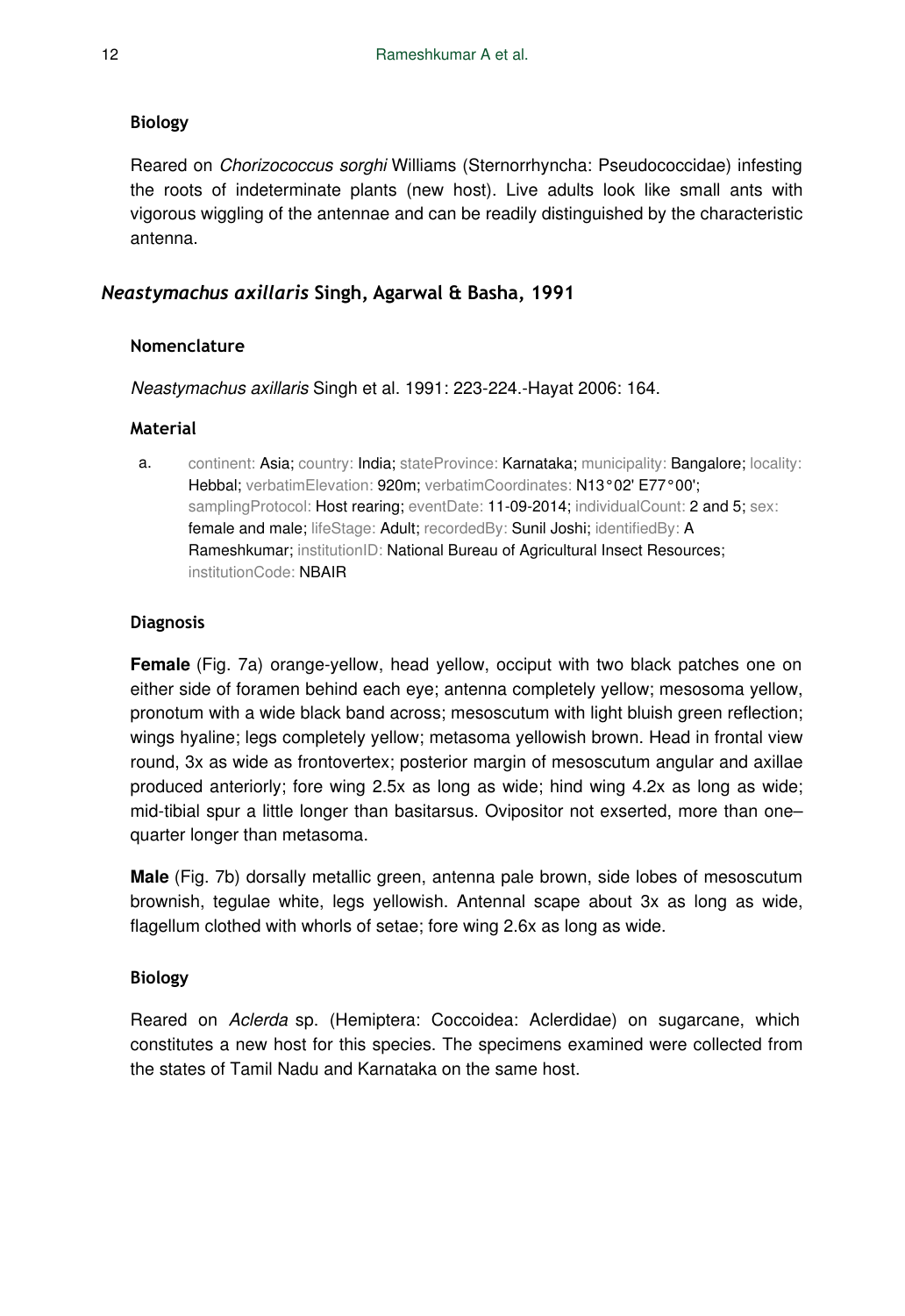

### *Paraphaenodiscus indicus* **Singh & Agarwal, 1993**

#### **Nomenclature**

*Paraphaenodiscus indicus* Singh and Agarwal 1993: 25-Hayat 2006: 161.

### **Material**

a. continent: Asia; country: India; stateProvince: Karnataka; municipality: Chikkaballapura; locality: near Nandhi hills; verbatimElevation: 950m; verbatimCoordinates: N13°22' E77° 00'; samplingProtocol: Yellow pan traps; eventDate: 17-09-2013; habitat: weedy field; individualCount: 1; sex: female; lifeStage: Adult; recordedBy: Rameshkumar A; identifiedBy: J Poorani; institutionID: National Bureau of Agricultural Insect Resources; institutionCode: NBAIR

### **Diagnosis**

Female (Fig. 8a, b) brachypterous, dull reddish-coppery brown with metallic reflections, mesoscutum (Fig. 8c) medially metallic green, metasoma with basal tergite having metallic green reflections; antenna pale brown, F1-F3 and clava black, F4-F6 white. Scutellum (Fig. 8c) apically acutely pointed and projecting over propodeum.

### **Distribution**

India: Originally described from Assam (Singh and Agarwal 1993; Hayat 2006). This constitutes the first record for southern India (Karnataka).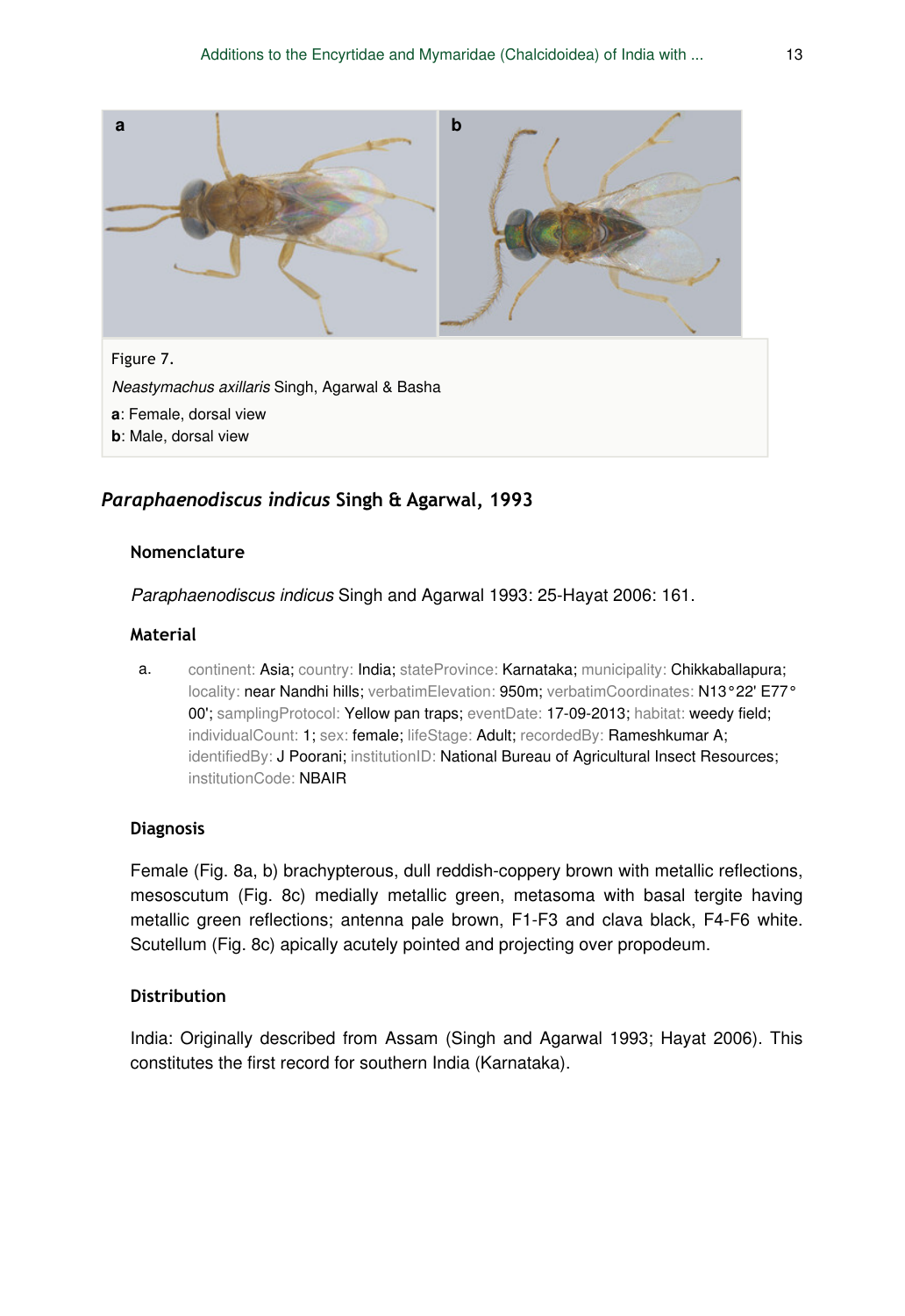

- **a**: Female, dorsal view
- **b**: Female, lateral view
- **c**: Mesosoma

### *Paraphaenodiscus monawari* **Bhuiya, 1998**

### **Nomenclature**

*Paraphaenodiscus monawari* Bhuiya 1998: 272.-Hayat 2006: 161.

### **Material**

a. continent: Asia; country: India; stateProvince: Karnataka; municipality: Bangalore; locality: Hebbal; verbatimElevation: 920m; verbatimCoordinates: N13°13' E77°00'; samplingProtocol: Host rearing; eventDate: 26-11-2014; individualCount: 3 and 1; sex: females and male; lifeStage: Adult; recordedBy: Sunil Joshi; identifiedBy: J Poorani; institutionID: National Bureau of Agricultrual Insect Resources; institutionCode: NBAIR

### **Diagnosis**

**Female** (Fig. 9a) robust in outline. Head orange with greenish eyes. Mesosoma reddish brown, scutellum slightly darker and medially infuscate. Legs yellowish-orange except tarsal apices darker. Antenna with scape flattened and expanded beneath,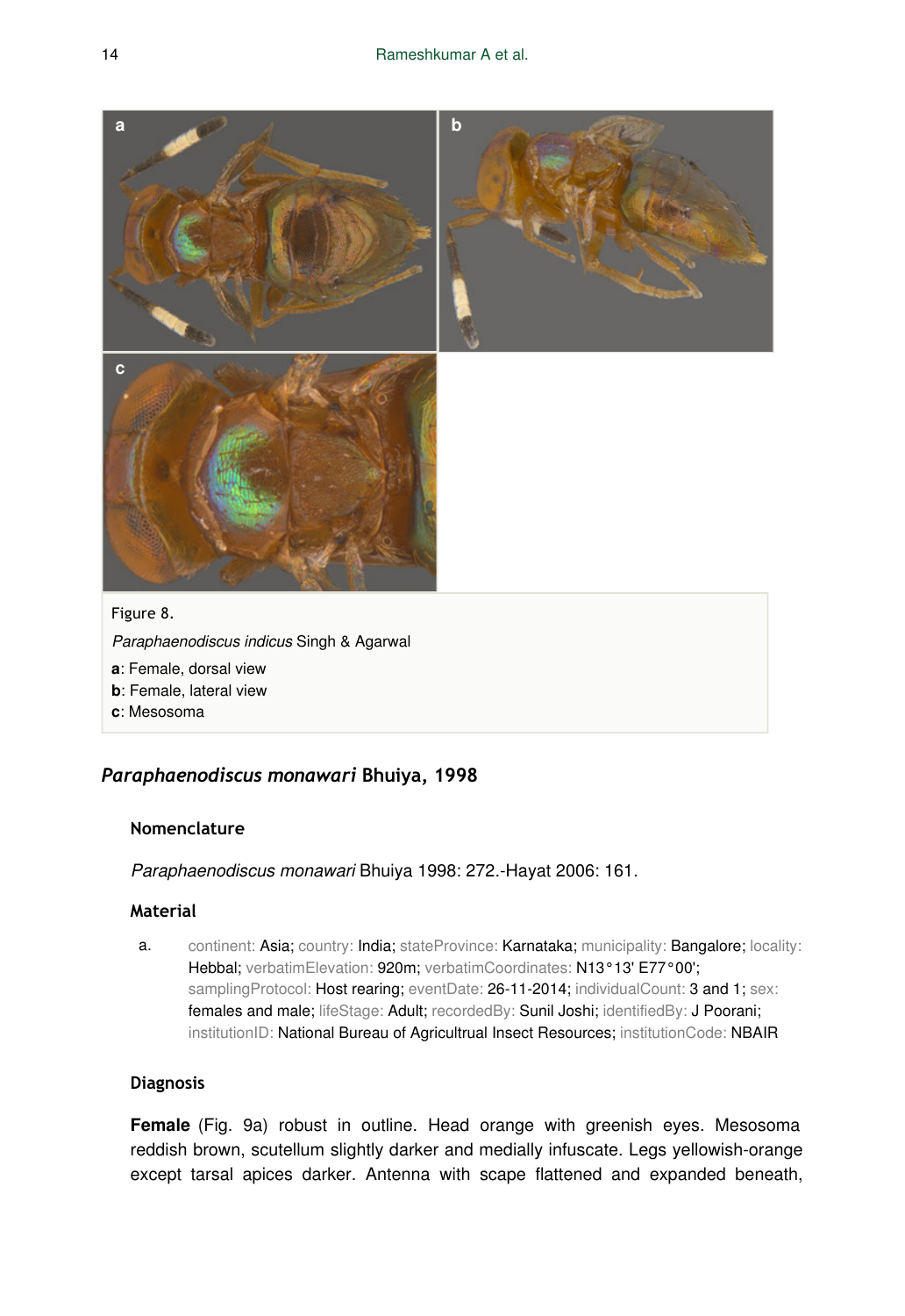black; F1-4 brown, F5 and F6 white, clava dark brown to black. Frontovertex less than one-fifth of head width. Fore wing infuscate.

![](_page_14_Picture_2.jpeg)

**Male** (Fig. 9b) with dark metallic green head, mesosoma yellowish-orange, metasoma blackish except lateral sides yellowish, legs pale yellow.

### **Distribution**

India: Assam (Hayat 2006); new to southern India (Karnataka).

### **Biology**

Reared from *Pulvinaria polygonata* Cockerell (Sternorrhyncha: Coccidae) (new host). Known hosts include *Pulvinaria psidii* Maskell on guava and undetermined coccids on lemon (Bhuiya 1998).

### *Rhytidothorax purpureiscutellum* **(Girault, 1915)**

### **Nomenclature**

*Ectromoides purpureiscutellum* Girault 1915: 168.

### *Rhytidothorax purpureiscutellum*: Noyes and Hayat 1984: 333.

### **Material**

a. continent: Asia; country: India; stateProvince: Meghalaya; municipality: Jaintia hills; locality: Jowai; verbatimElevation: 1297m; verbatimCoordinates: N25°27' E92°11'; samplingProtocol: Net Sweep; eventDate: 11-06-2013; habitat: forest land; individualCount: 1; sex: female; lifeStage: Adult; recordedBy: A Rameshkumar; identifiedBy: A Rameshkumar; institutionID: National Bureau of Agricultural Insect Resources; institutionCode: NBAIR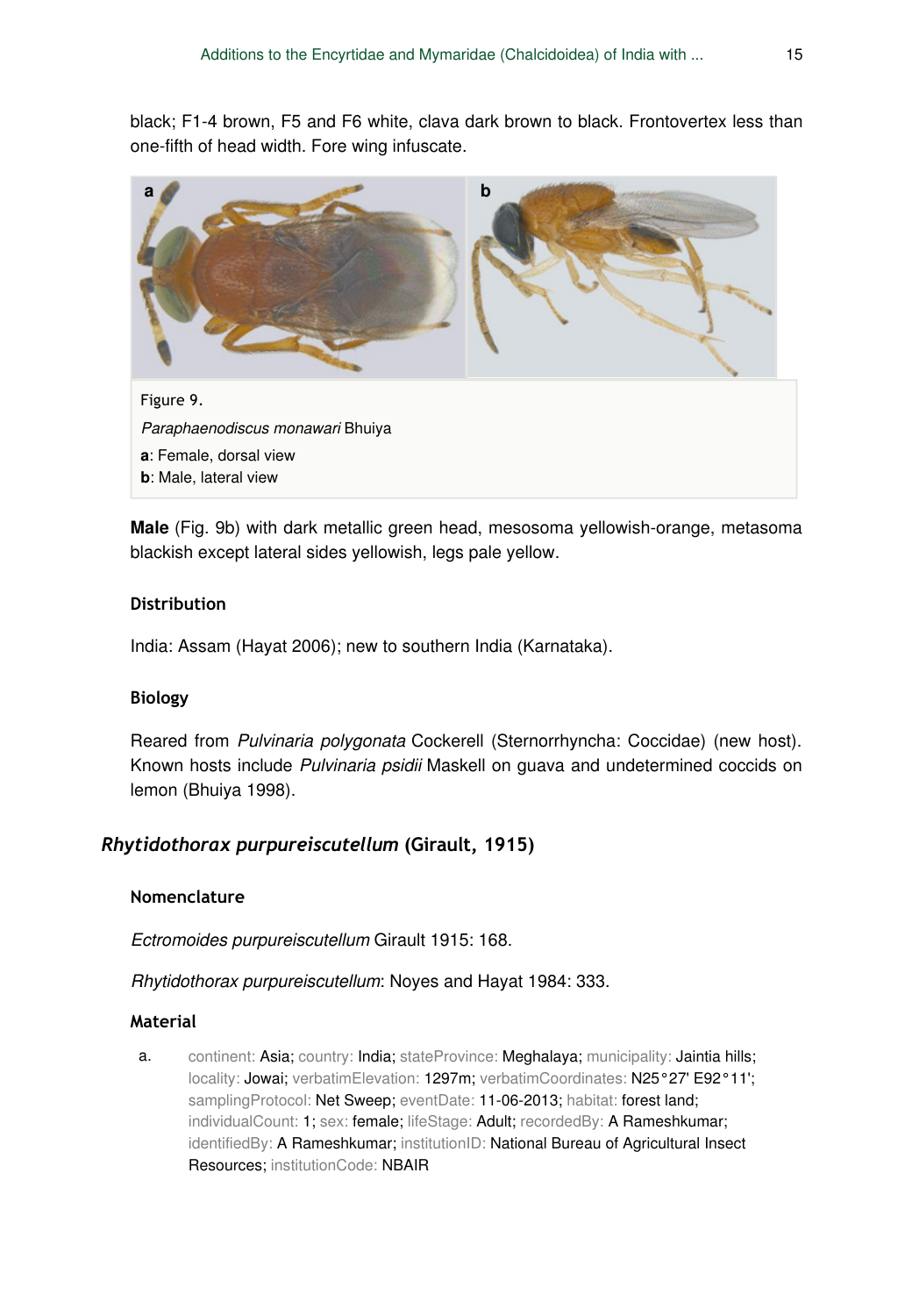### **Diagnosis**

**Female** (Fig. 10). Body orange yellow with varying degrees of infuscation, head, abdomen, scutellum, pronotum and cephalic part of scutum at meson narrowly metallic; wings slightly yellowish throughout; scape concolorous; funicle and pedicel purple, club white; distal two funicle segments inclined to the paler; pedicel subequal to F1, F4 and F5 subequal, a little shorter, F6 still shorter, a little longer than wide; clava no wider than funicle and not quite half its length; cheeks about half the length of eyes; frons with some punctures; scutum finely scaly, scutellum glabrous; scutum with numerous obscure setigerous punctures, scutellum with only few; axillae separated for a short distance (Girault 1915).

![](_page_15_Picture_3.jpeg)

*Rhytidothorax purpureiscutellum* (Girault): Female, lateral view

### **Distribution**

Australia (Girault 1915). This is a new record for India (Meghalaya).

# **Acknowledgements**

This work was carried out under the Network Project on Insect Biosystematics funded by the Indian Council of Agricultural Research, New Delhi. We thank Dr Abraham Verghese, Director, NBAIR, Bangalore, for the facilities provided.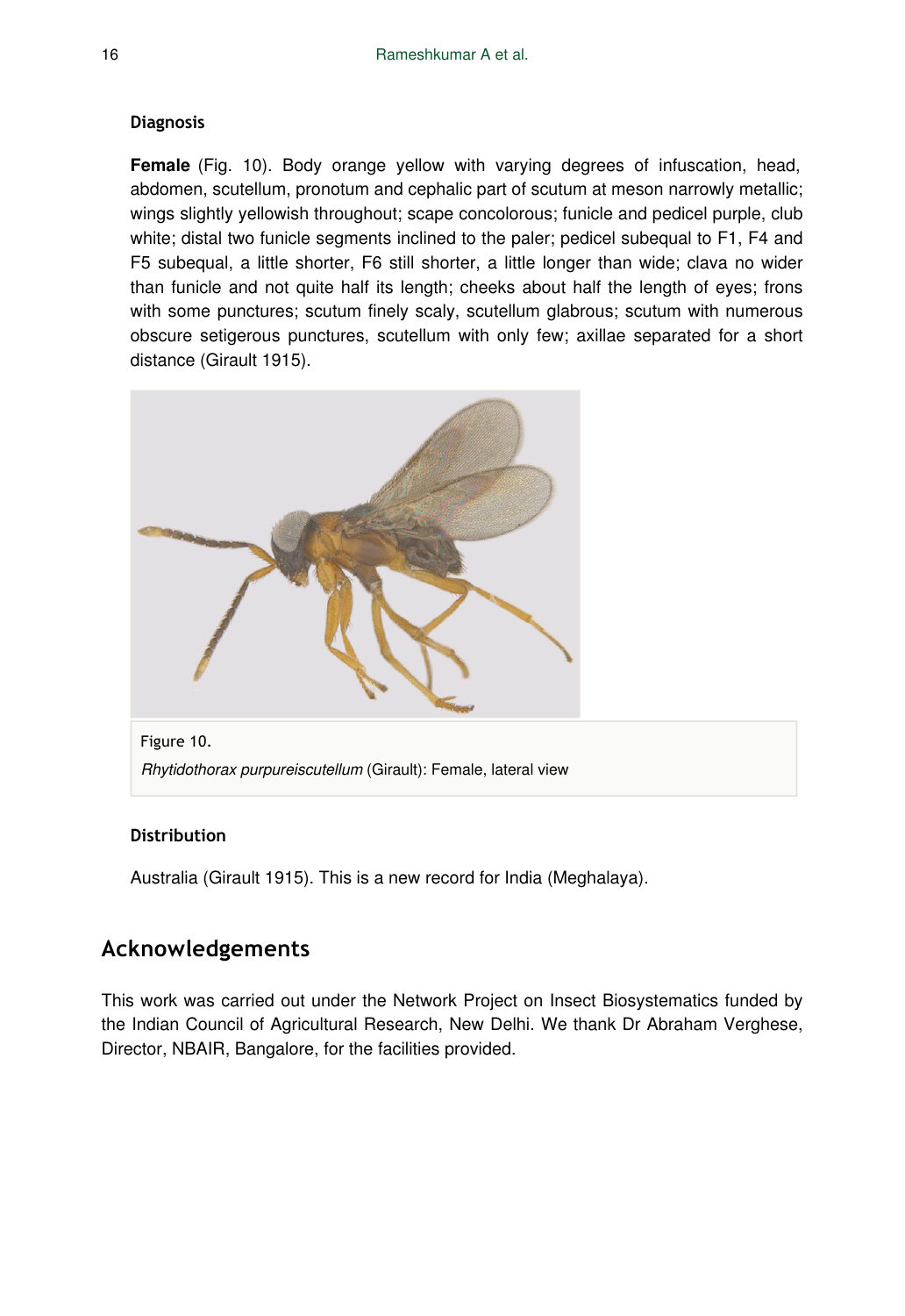# **Author contributions**

- A. Rameshkumar Collection, curation, identification, manuscript preparation
- J. Poorani Identification, imaging, manuscript preparation
- V. Naveen Collection

# **References**

- Bhuiya BA (1998) Two new species of Encyrtidae (Hymenoptera: Chalcidoidea) from Bangladesh attacking *Pulvinaria psidii* Maskell (Homoptera: Coccidae) on guava. Oriental Insects 32: 267‑277. DOI: [10.1080/00305316.1998.10433779](http://dx.doi.org/10.1080/00305316.1998.10433779)
- Fatma A, Shafee SA (1988) Descriptions of five new species of Encyrtidae (Hymenoptera) from India. Indian Journal of Systematic Entomology 5 (1): 25‑26.
- Girault AA (1915) Australian Hymenoptera Chalcidoidea VII. The family Encyrtidae with descriptions of new genera and species. Memoirs of the Queensland Museum 4: 168.
- Graham MWdV (1982) The Haliday collection of Mymaridae (Insecta, Hymenoptera, Chalcidoidea) with taxonomic notes on some material in other collections. Proceedings of the Royal Irish Academy (B) (82): 189-243.
- Haliday AH (1833) An essay on the classification of the parasitic Hymenoptera, etc. (Continued). Entomological Magazine 1 (4): 345.
- Hayat M (1998) Aphelinidae of India (Hymenoptera: Chalcidoidea): a taxonomic revision. Memoirs on Entomology, International, Gainesville, 416 pp.
- Hayat M (2006) Indian Encyrtidae (Hymenoptera: Chalcidoidea). Department of Zoology, Aligarh Muslim University, Aligarh, India, 496 pp.
- Kieffer JJ (1913) Zwei neue Hymenopteren aus Danemark. Entomologiske Meddelelser 4: 378‑380.
- Kryger JP (1950) The European Mymaridae comprising the genera known up to c. 1930. Entomologiske Meddelelser 26: 1‑97.
- Lin NQ, Chiappini E (1996) First record of *Omyomymar* (Hymenoptera: Mymaridae) from China, with descriptions of three new species. Proceedings of the Entomological Society of Washington 98 (2): 302-307.
- Noyes JS (1982) Collecting and preserving chalcid wasps (Hymenoptera: Chalcidoidea). Journal of Natural History 16: 315‑334. DOI: [10.1080/002229382007702](http://dx.doi.org/10.1080/00222938200770261) [61](http://dx.doi.org/10.1080/00222938200770261)
- Noyes JS, Hayat M (1984) A review of the genera of Indo-Pacific Encyrtidae (Hymenoptera: Chalcidoidea). Bulletin of the British Museum (Natural History) (Entomology) 48: 131‑395.
- Noyes JS, Hayat M (1994) Oriental mealybug parasitoids of the Anagyrini (Hymenoptera: Encyrtidae). CAB International, Oxon, 554 pp.
- Ogloblin AA (1946) Descriptions of new genera and species of Mymaridae (Hymenoptera: Chalcidoidea). Iowa State College Journal of Science 20 (3): 293.